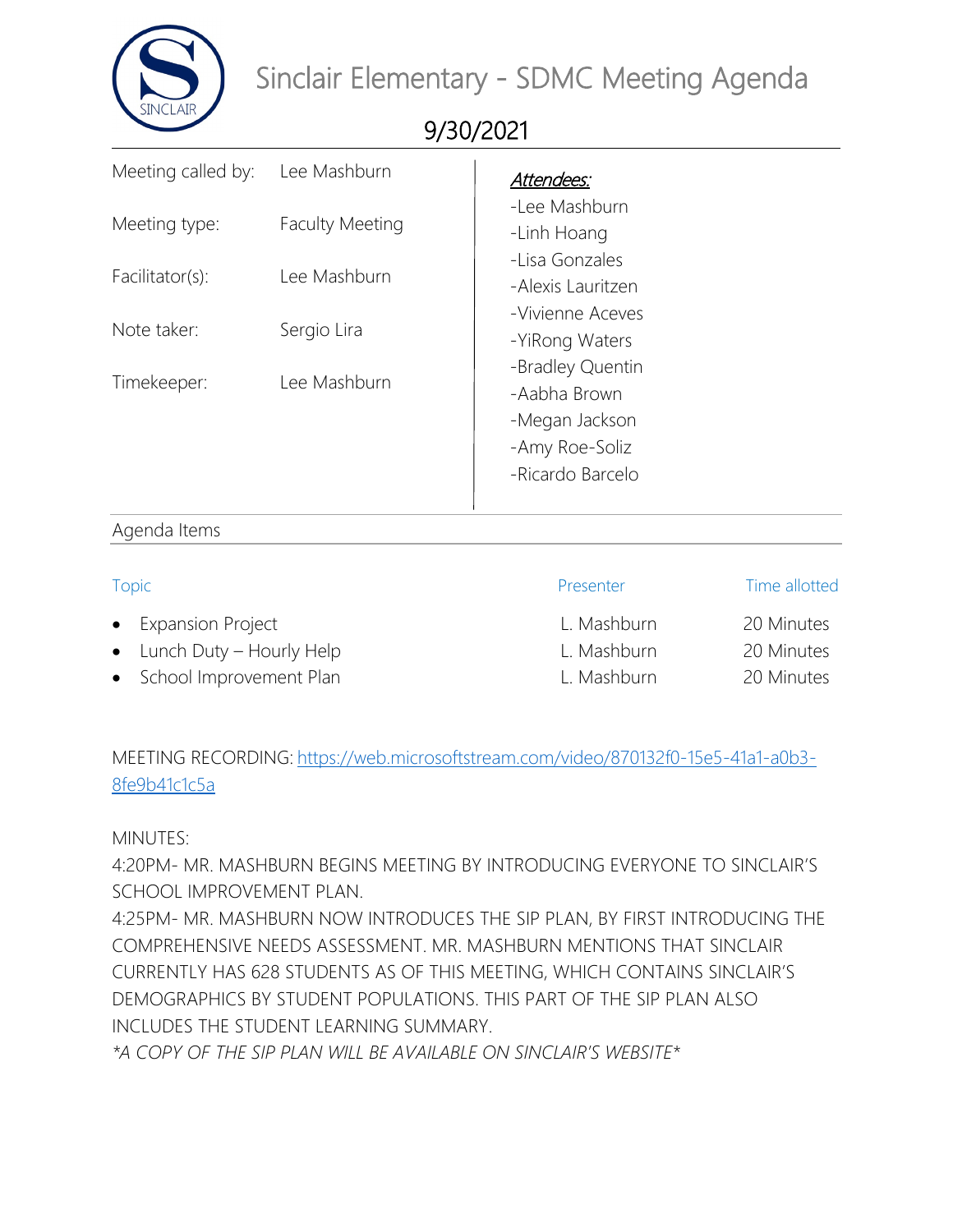

4:33PM- MR. MASHBURN CONTINUES INTO THE STUDENT LEARNING SUMMARY, WHICH INDICATES THAT ALL DATA POINTS DEMONSTRATE A STEADY INCREASE IN STUDY ACHIEVEMENT IN REGARD TO ALL GRADE AND CONTENT AREAS.

4:36PM- MR. MASHBURN NOW ELABORATES ON WHAT SINCLAIR IS DOING TO CONTINUE AND IMPROVE STUDENT GROWTH, AND ONE OF THE INITIATIVES BY MR. MASHBURN IS HAVING UNIT ASSESSMENTS PER GRADE LEVEL, CALLED CWQ'S, WHICH CONTAIN TEACHER CREATED ASSESSMENTS THAT ADDRESS SPECIFIC STANDARDS.

4:41PM- MR. MASHBURN NOW CHANGES TO ADDRESSING BOTH THE MISSION AND VISION SET IN PLACE BY SINCLAIR, WHICH PLACE SAFETY FIRST AND BEFORE EVERYTHING, ALONG WITH KEEPING AN OPEN COMMUNICATION CHANNEL WIHTIN SINCLAIR AND ITS COMMUNITY. THE SURVEY THAT WAS SENT IN REGARD TO THE COMMUNCATIONS SENT BY SINCLAIR AND HOW EFFECTIVE IT IS. MR MAHSBURN MENTIONS THE RESULTS OF THE SURVEY, WHICH INDICATE THAT 82% OF SINCLAIR'S PARENTS REPORTED BEING VERY SATISIFIED WITH THE SCHOOL'S COMMUNICATIONS.

4:44PM- MR. MASHBURN NOW SWITCHES TO ADDRESSING THE PRIORITY PROBLEMS OF PRACTICE WITHIN OUR SIP PLAN, WHICH CONTAINS 3 PROBLEMS THAT ARE BEING TARGETED TO BE ADDRESSED: TARGETED SMALL GROUP INSTRUCTION FOCUSING ON STUDENT MASTERY, MAINTAINING STEADY GROWTH IN STANDARDIZED TESTS AND SCORES, AND MAINTAINING A POSITIVE COMMUNICATION AND RELATIONSHIP WITH OUR COMMUNITY. MR. MASHBURN MENTIONS THAT SINCLAIR NOW HAS MUCH MORE SUPPORT STAFF, SUCH AS MRS. CHAMBERS, OUR CAMPUS INTERVENTIONIST AND MRS. ALVARADO, OUR CAMPUS WRAPAROUND SPECIALIST.

4:52PM- MR. MASHBURN NOW SWITCHES TO TALKING ABOUT THE COVID ESSER FEDERAL FUNDS, AND HOW SINCLAIR IS PLANNING TO USE THESE FUNDS WITH THREE BOARD GOALS, WHICH ARE: IMPROVING THE ELAR PERCENTAGES OF STUDENTS PASSING THE UNIT ASSESSMENTS AND STAAR EXAMS, USING A FULL TIME ELAR INTERVENTIONIST AND MASTERING STANDARDS WITHIN ALL SUBJECTS.

5:06PM- MR MASHBURN NOW FINALIZES THE SIP PLAN BY SPEAKING ABOUT ADDRESSING THE STUDENT GAPS AND HOW COVID HAS SEVERELY AFFECTED THE STUDENT GROWTH ALONG WITH STUDENT SCORES AND ASSESSMENTS.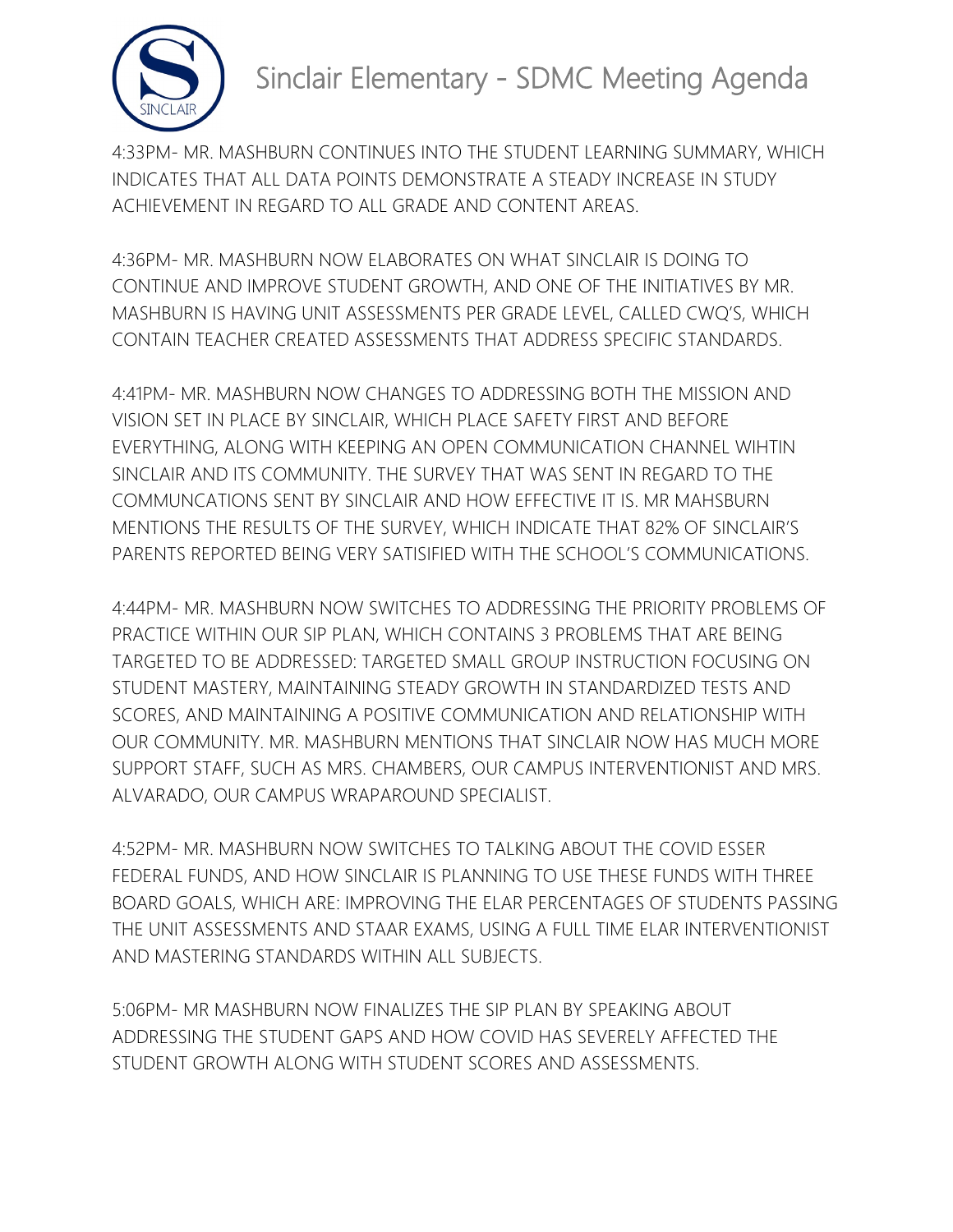

5:10PM – MR. MASHBURN NOW ADDRESSES THE COMMITTEE'S QUESTIONS BY ADDRESSING THE FIRST QUESTION:

-"CAN STUDENTS BE SUSPENDED IN GRADES K THROUGH TWO?" – THEY CANNOT. MRS. CAPUCHINO NOW ASKS: WHO IS GOING TO BE THE FULL TIME MATH INTERVENTIONIST? MR. MASHBURN NOW SAYS THAT IT WILL HAVE TO BE A CERTIFIED TEACHER AND HAS TO HAVE AT LEAST 3 YEARS EXPERIENCE, AND THAT WILL BE A SEPARATE EMPLOYEE FROM MRS. CHAMBERS.

MRS. CAPUCHINO ALSO ASKS IF MRS. GONZALES WILL DO SEL AND INTERVENTION, AND MR. MASHBURN CONFIRMS THAT SHE WILL IN FACT CONTINUE TO DO BOTH.

MR. MASHBURN NOW CONTINUES BY MENTIONING THAT A FIFTH MAGNET TEACHER WILL HAVE TO JOIN THE TEAM FOR THE '22-'23 SCHOOL YEAR, AND HE IS UNSURE IF THAT FIFTH MAGNET TEACHER WILL DO SEL OR SCIENCE LAB.

5:22PM- MRS. RILEY NOW ASKS ABOUT A HOW OBJECTIVE 3 IN THE SIP WILL BE ADDRESSED, EITHER A TEACHER OR AN INTERVENTIONIST, MR. MASHBURN REPLIES THAT THE CURRENT DILEMMA IS TO ADD INTERVENTION TIMESLOTS IN ADDITION TO THE CURRENT SCHEDULE, WHICH IS ALREADY FULL CURRENTLY AND THAT SINCLAIR'S ADMIN IS CURRENTLY WORKING ON WORKING WITH A NEW SCHEDULE. MRS RILEY REPLIES THAT SHE IS WORRIED ABOUT HOW THE SCHEDULE WILL WORK SINCE THE PANDEMIC IS STILL ONGOING AND SHE IS WORRIED ABOUT STUDENTS MISSING NECESSARY INSTRUCTION OR SUPPORTS. MRS RILEY CONTINUES IN TO INQUIRING ABOUT THIS ISSUE, AND THAT IF THIS ISSUE IS ALSO A FINANCIAL ONE, MEANING THAT THE SALARY OF SUCH INTERVENTIONIST MIGHT ALSO DEPEND ON THE AFFORDABILITY THAT SINCLAIR CAN HAVE WITHIN THEIR BUDGET. MR. MASHBURN REPLIES THAT THIS IS ALSO A FINANCIAL CONCERN AND THAT HOPEFULLY THE UPCOMING ESSER FUNDS WILL ADDRESS THIS FINANCIAL NEED. MRS. RILEY ALSO ASKS ABOUT OBJECTIVE 8 IN REGARD TO HAVING ONE PE DAY AT LEAST PER WEEK, AND 30 MINS DAILY OF RECESS, AND SHE ASKS IF SINCLAIR HAS THE SUPPORT STAFF NEEDED TO ACCOMPLISH, TO WHICH MR MASHBURN REPLIES THAT SINCLAIR DOES NOW HAVE THE SUPPORT STAFF TO ACCOMPLISH THIS, WITH MRS. HURLBERT IN ADDITION TO COACH VOGLER.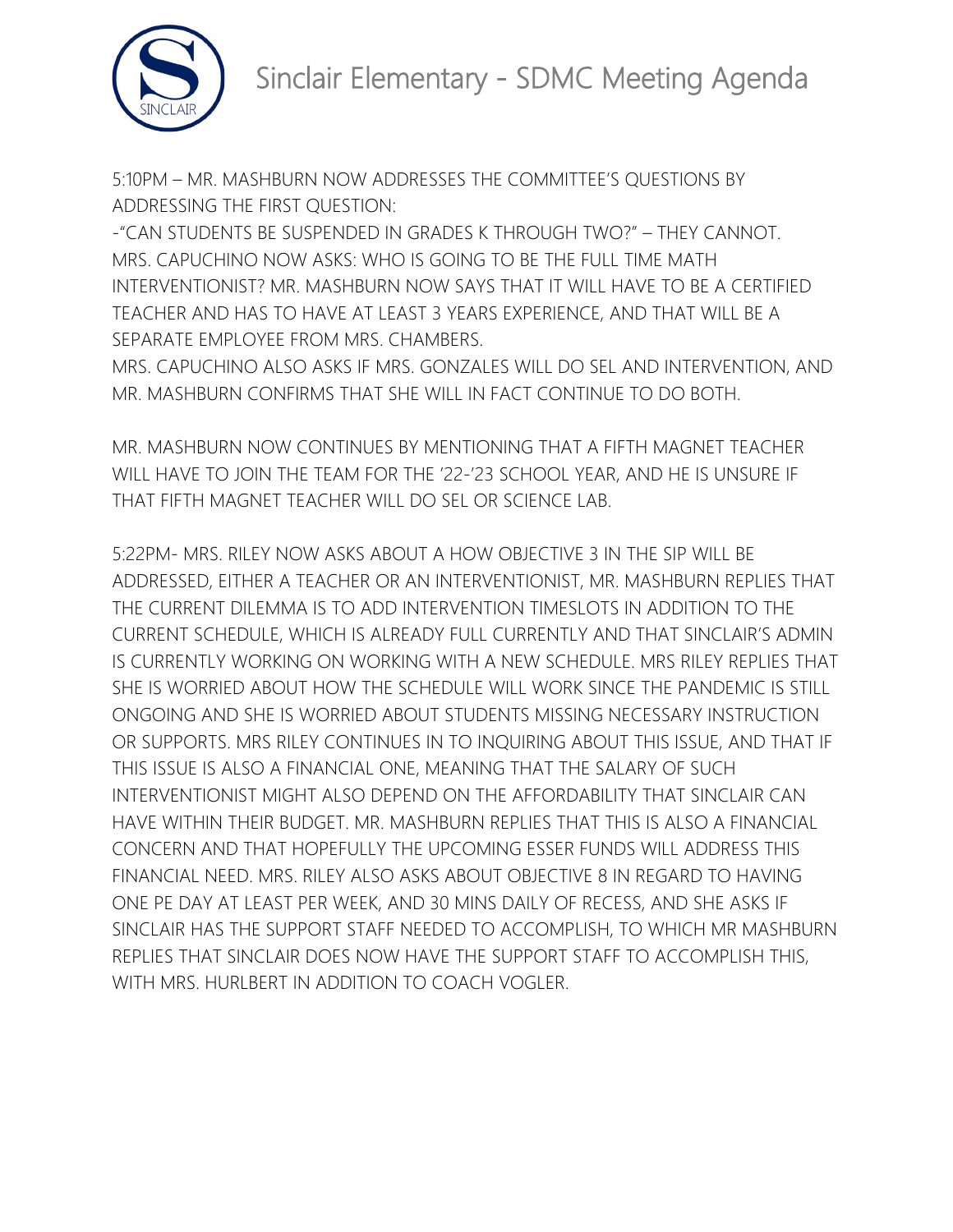

5:33PM- MR. MASHBURN NOW MOVES ONTO TAKING ANOTHER PARENT QUESTION, IN REGARD TO SUSPENSIONS AND REDUCING SUSPENSION ALONG WITH ADDING A DECOMPRESSION ROOM. MR. MASHBURN MENTIONS THAT HE WAS TOLD THAT SINCLAIR WOULD BE RECEIVING ESSER FUNDS TO FUND A COUNSELOR, AND THAT HE HAS YET TO HEAR ANY NEWS ABOUT THAT, BUT THAT HE IS WILLING TO HIRE A COUNSELOR IF THE FUNDS DO COME TO SINCLAIR.

5:39PM- MRS. BROWN NOW INQUIRES INTO TEACHER AND STAFF MORALE, AND HOW IS SINCLAIR DOING IN THIS REGARD, AND HOW CAN PARENTS HELP WITH THIS.

MR. MASHBURN REPLIES THAT A NEW SURVEY IS BEING CREATED TO MEASURE THE CURRENT CLIMATE AND MORALE OF SINCLAIR'S STAFF, AND THAT PARENTS CAN HELP IN KEEPING THE SUPPORT THAT THE COMMUNITY GIVES. MRS BROWN ASKS IF THE DISTRICT IS CURRENTLY PLANNING OR DOING SOMETHING ABOUT THE MORALE GAPS. MR. MASHBURN REPLIES THAT CURRENTLY THE DISTRICT DOES NOT ALLOW AS MANY VISITORS AS BEFORE, AND THAT HE WILL INQUIRE WITH HIS SUPERIORS IN HAVING MORE PARENTS ON CAMPUS TO GO BACK TO THE COMMUNITY SUPPORT THAT SINCLAIR USED TO HAVE.

5:45PM- MRS. CAPUCHINO ADDS TO THIS SUBJECT THAT IT WOULD HELP HER A LOT TO HAVE MORE PARENTS ON SITE TO HELP. MRS. RILEY MENTIONS THAT HAVING PARENTS HELPING AFTER SCHOOL WOULD BENEFIT THE STAFF.

MRS. RILEY NOW ASKS ABOUT HOW THE INTERVENTIONIST HELPS TEACHERS IN CLASSROOMS. MR. MASHBURN REPLIES THAT ADMINISTRATION HELPS TEACHERS BY GIVING THEM FEEDBACK TO GUIDE INSTRUCTION AND MRS CHAMBERS TO INTERVENE WITH STUDENTS. MRS. CAPUCHINO REPLIES THAT FOR THE MOST PART, TEACHERS MANAGE THESE INTERVENTION BLOCKS TO FIT WITHIN THEIR SCHEDULES. SHE NOW CONTINUES TO ASK ABOUT IF SINCLAIR HAS ENOUGH CAFETERIA TABLES/OUTSIDE TABLES, TO WHICH MR. MASHBURN REPLIES THAT WE ARE SHORT ON OUTSIDE TABLES BUT THAT SINCLAIR HAS SUFFICIENT CAFETERIA TABLES.

MR. MASHBURN NOW SWITCHES TO SPEAKING ABOUT CAFETERIA DUTY, TO WHICH TEACHERS CURRENTLY PARTNER UP AND SWITCH SCHEDULES FROM RECESS/CAFETERIA DUTY SO THAT EACH TEACHER HAS A DUTY-FREE LUNCH, WHICH SOMETIMES DOESN'T WORK AS PLANNED. MR MASHBURN NOW ASKS THE COMMITTEE AS TO IF SINCLAIR